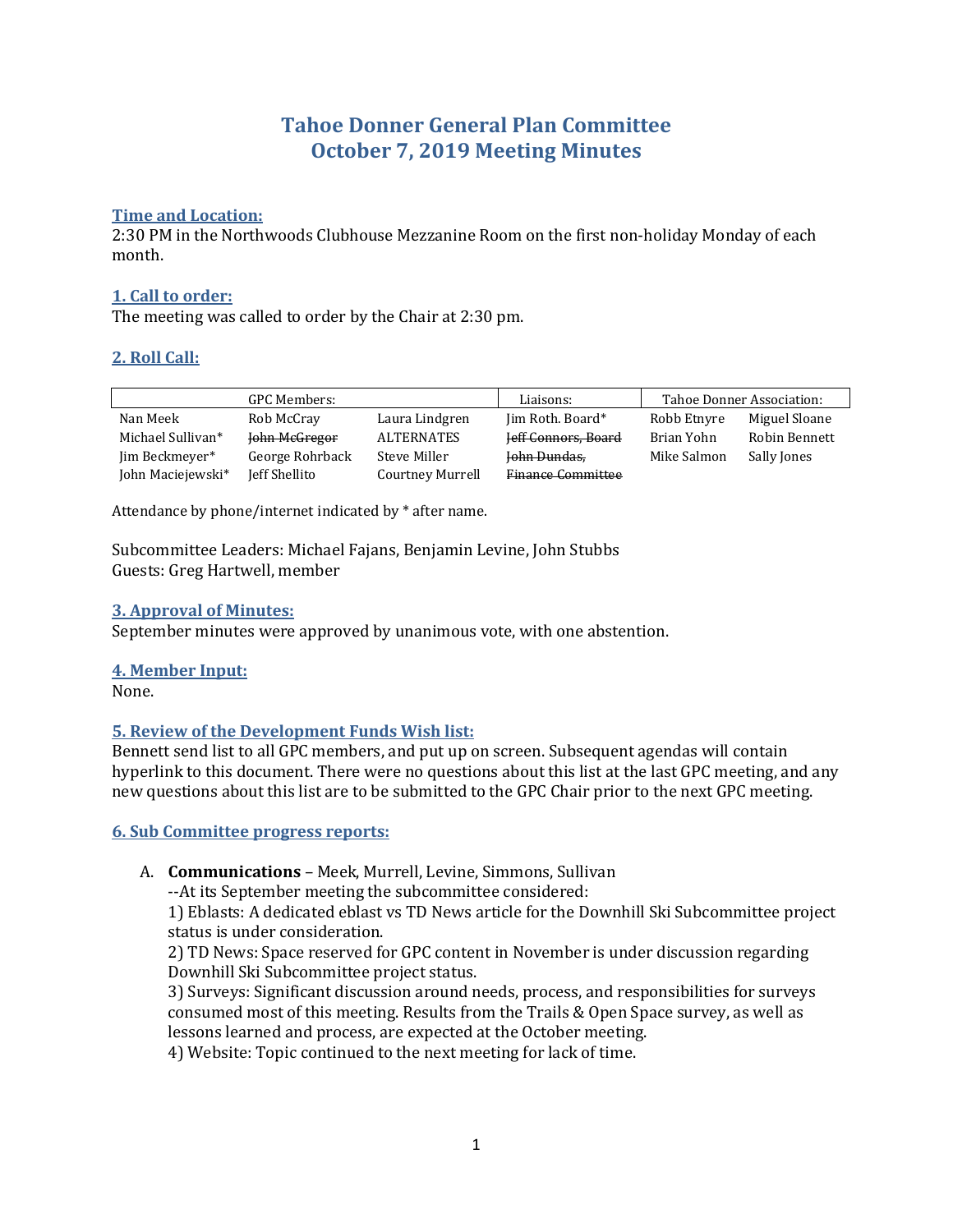B. **Trout Creek Recreation Center (TCRC)** – Stubbs, Hanbury, Kellly, Levine, Maciejewski, Meyer, Pontius, Sloane, Winther.

--At its September meeting, the TCRC subcommittee agreed to serve as author for the TCRC member survey tentatively scheduled for the first half of 2020. For the main discussion, the subcommittee spoke about the following parking and parking lot issues and ideas. 1) The potential for reconfiguring the TCRC parking lot entrance to correct known safety deficiencies.

2) The potential for adding roadside parking beside Northwoods Boulevard, along with the obstacles and drawbacks that may make such parking impractical and/or undesirable. 3) The potential for adding parking behind the existing gym-side locker rooms.

4) The potential for adding parking by narrowing the driving range so that the existing parking lot might be expanded.

5) The possibility of using a proposed Trout Creek Trailhead as an auxiliary parking lot for the TCRC.

6) The possibility of adding parking at the tip of the driving range, along with the relative attractiveness of this site compared to other TCRC parking options. Consideration of these issues is expected to continue at future meetings.

C. **Trails & Open Space** – Levine, Rosenfeld, Bonnard, Bothwell, Casper, Cohen, Crum, Dana, Englar, Etnyre, Hahin, Jennings, Joaquin, Lindsay, Mahoney, Meek, Miller, Nicol, Phelps, Phillips, Powell, Quan, Simmons, Sullivan, Terrell, Thayer, Thornton, Yohn, Young. --At its September meeting, the TOS:

1) Was notified of TCRC Subcommittee discussions related to the Trout Creek Trailhead concept,

2) Was briefed on recent ebike policy changes on lands administered by the Department of the Interior,

3) Discussed recent updates to the Development Fund Wish List, and

4) Was notified that the Trails Master Plan update consultant RFP would be distributed to a slate of potential consulting firms on September 27.

--With an eye to incorporating the TOS survey results into its Trails Master Plan update findings and recommendations documentation, for its main discussion the TOS reviewed survey response data analyses that had been circulated to TOS members, the General Plan Committee, the Tahoe Donner Board of Directors, and other stakeholders before the meeting. For lack of time, this review was incomplete, and will therefore be continued at the October TOS meeting.

D. **Golf Course** – McGregor, Huisman, Jim Stang, Jim Beckmeyer, Corey Leibow, Brian Gauney, Pat Gemma, Kevin Kuehne, James Murtagh, Denise Rebar, Keith Williams.

--The Golf Course Subcommittee is pleased to announce that the Golf Course renovations and improvements initiative was approved by TD Board by a 4-0 vote with one abstention but should be noted that Board member who abstained, agreed with project scope but felt he had conflict as both a golf player and member of Men's Golf Association. The scope was downsized by one element, renovation of the driving range. This project will run concurrently with green's replacement project which was approved at a July meeting. Officially the course will be closed for the 2020 season but there is some hope the course can be opened mid to late Aug 2020. A mitigation plan is being worked with other local courses and options are being developed. Subcommittee will work with Communications Committee to expand knowledge and understanding of program, impacts and potential mitigations.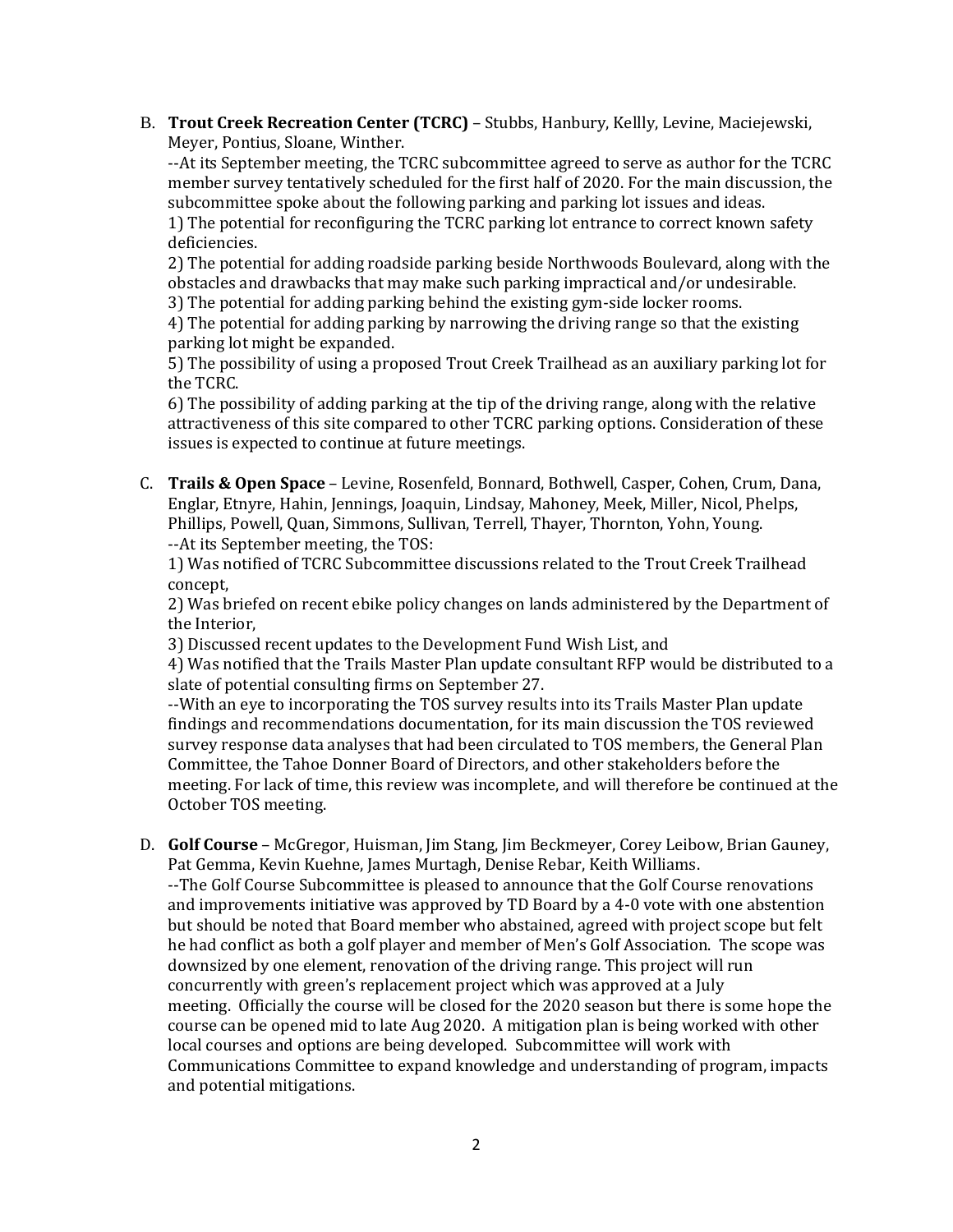E. **Downhill Ski Resort** – Beckmeyer, Aldridge, McClendon, McGregor, Meek, Miller, Murrell, O'Neil, Rohrback, Huisman, Salmon, Sloan, McCray, Etnyre, Sullivan.

--On September 17th the DSR Subcommittee (SC) published its Stage 3 graduation Decision Paper (DP) to the GPC. It was requested that all GPC members review the DP prior, and Jim offered to be available for phone calls. In anticipation of the GPC action to discuss the DP at its Oct. 7 meeting, the SC did not hold a meeting at its regularly scheduled time for October. --At the Oct. 7 GPC meeting, the DP was discussed in detail, with clarification to its members that the DP did not recommend a specific lodge size, as that is a function of the work to be done in Stage 4. During the meeting, some revision to the DP content was discussed, and a motion to make the revisions was unanimously passed, as follows:

*The General Plan Committee recommends that the DOWNHILL SKI LODGE be replaced and be moved from Stage 3 to Stage 4 planning. The committee is not recommending a specific size or range for the project at this time. The DHSki subcommittee will continue to address a sizing range of 17,000 – 25,000 sf in Stage 4 process. GPC urges the Board of Directors to provide guidance on budget and sizing early in the Stage 4 process. Also – excise the FC memo and references to the subcommittee sizing to be removed from the Decision Paper.* --The revised Decision Paper, unanimously approved by the GPC, is attached to this

- F. **Northwoods Activity Center** Murrell, Lindgren. --The subcommittee is in the process of writing its summary report.
- G. **The Lodge** On hold

document.

- H. **Alder Creek Adventure Center (ACAC)** McCray, Laura Lindgren. John Maciejewski. --The subcommittee has received more information and will review the wish list.
- I. **Snowmaking at Downhill, Nordic and Snowplay** Yohn.

--This capital project is being managed by staff, not the GPC, and Yohn gave an informational update on project developments to the GPC. The Finance Committee liaison provided an informational update report from the Finance Committee on the Nordic Center snowmaking, which was attached to the agenda for this meeting. Because all snowmaking at TD is related to the amenities for which the GPC is writing amenity master plans, and/or working on capital projects, the GPC is remaining informed on snowmaking projects. Further discussion at budget workshop meetings, and eventual review by the Board, will ensue.

- J. **Demographics** McCray, Maciejewski, Sullivan. --The subcommittee is waiting for improved POS system information.
- K. **Association Master Plan/Capital Projects Process**  Sullivan, Meek, Beckmeyer. A draft is being written and reviewed within the subcommittee before being sent to the GPC for review.

## **7. Finance Committee Liaison report** - Steve Miller.

Miller provided a detailed report on current Association financial status, and urged GPC members to attend and participate in the budget workshop meetings on October 10 and 17.

**8. New Business:**

None.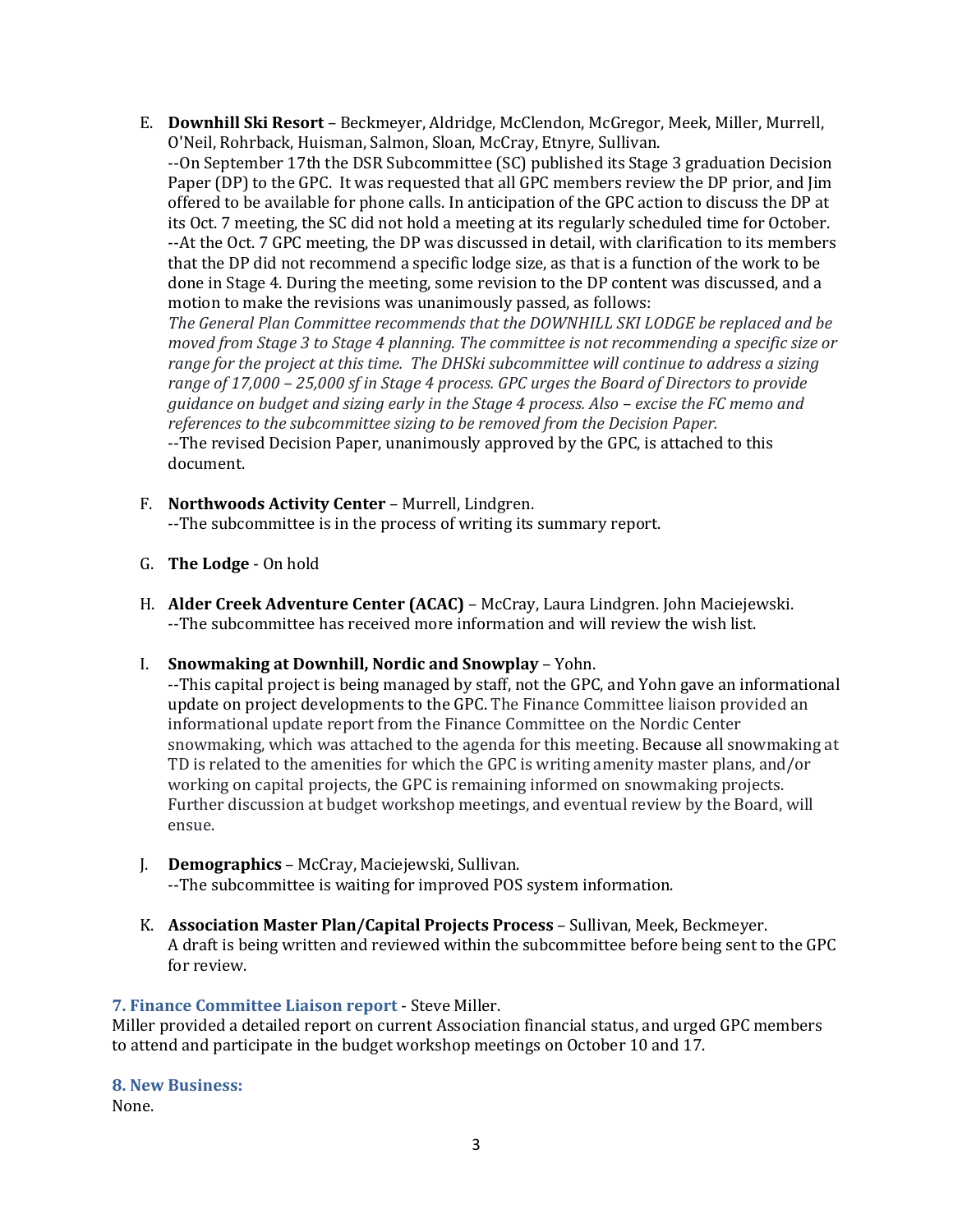#### **Updated list of Potential Capital Projects:**

The 2019-09-08 Draft PRIORITIZATION FOR DEVELOPMENT FUNDS v3 is attached.

#### **Adjournment:**

The meeting was adjourned at 4:31PM.

#### **Next Meeting:**

The next meeting will be held on November 4, 2019 at 2:30 PM at NWCH Mezzanine.

#### **Note, the following committees are not yet active or are on-hold**

- i. Marina Recreation Center Fajans. No update
- ii. ii. Cluster Mailboxes Rohrback, Fajans, McGregor Subcommittee deactivated.
- iii. iii. Employee Housing Fajans. This committee currently tracks the activities of other community groups that are studying or acting on the same issue.

#### **APPENDIX:**

- 1. Decision Paper, Downhill Ski Lodge Replacement
- 2. 2019-09-08 Draft PRIORITIZATION FOR DEVELOPMENT FUNDS v3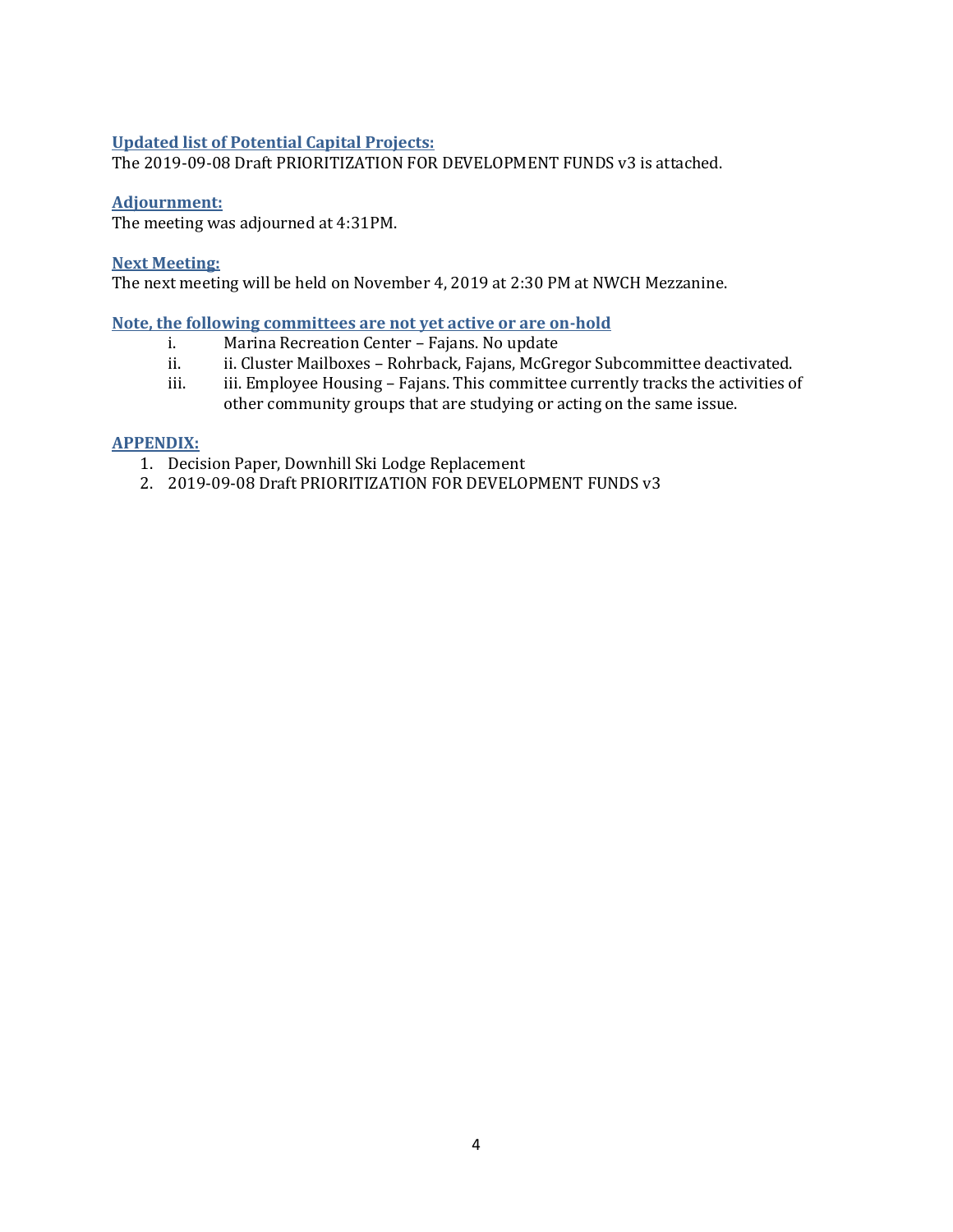# 10-8-19 **Downhill Ski Resort (DSR) Subcommittee (SC) Stage 3 Completion Decision Paper**

## **Stage 3 Conceptual Design**

After 15 months within Stage 3 of the Capital Projects Process, the DSR Team has completed its work in this stage. Stage 3 is defined as Conceptual Design. Recommended requirements for Stage 3 are information required from suppliers, benchmarking, and owners. Capital funds cost estimate is to be narrowed to plus / minus 30%.

This Decision Paper documents the scope of work performed, along with their conclusions and recommendations. The next step is GPC and Board review of this Decision Paper, which if approved, moves the project on to the next stage in the CPP process, Stage 4: Final Design.

# **Stage 3 Work Streams**

In the Subcommittees initial meeting (July 2018), we agreed to address multiple work streams within this phase of the project. These are itemized below with further details in the pages that follow:

- $\triangleright$  Benchmarking confined to Tahoe Region.
- $\triangleright$  Piloting member / public pricing models that help control peak usage, ensuring member satisfaction. Staff driven.
- ➢ Regrading portions of Mile Run to improve beginner level enjoyment.
- $\triangleright$  Expanding snowmaking to Eagle Rock.
- $\triangleright$  Developing a Resort Level Master Plan vision statement "The Best Place to Begin".
- $\triangleright$  Continuing our Communications Plan. Components include Eblast process, Amenity Fair, Discussion Groups, Open House, and other techniques the SC comes up with.
- $\triangleright$  Parking needs to be discussed as a separate work stream.
- $\triangleright$  Lodge Remodel: provide a cascading solution in phases, including cost of each step of the remodel solution, in priority order, starting with the CASp / ADA absolutely required items, then add in all code compliant items, next add in additional modifications that make business sense ie. kitchen upgrade, then add back any new construction solutions ie. an annex to bring capacity to where the SC has deemed necessary.
- ➢ Lodge Replacement: demo the old lodge and rebuild new. Leverage Stage 2 content & conclusions. Size based on Subcommittee analysis.
- $\triangleright$  Enhance our sizing analysis from Stage 2 to narrow down the recommended lodge capacity demands. Include all variables discussed in Stage 2 ie. peak day member guest vs public use, competing TD needs for capital, understanding the relationship of lodge size to enable NOR.
- $\triangleright$  Develop a comparison model (including pro : con) that formats the results from the bullets above. Make a decision / recommendation on a lodge strategy.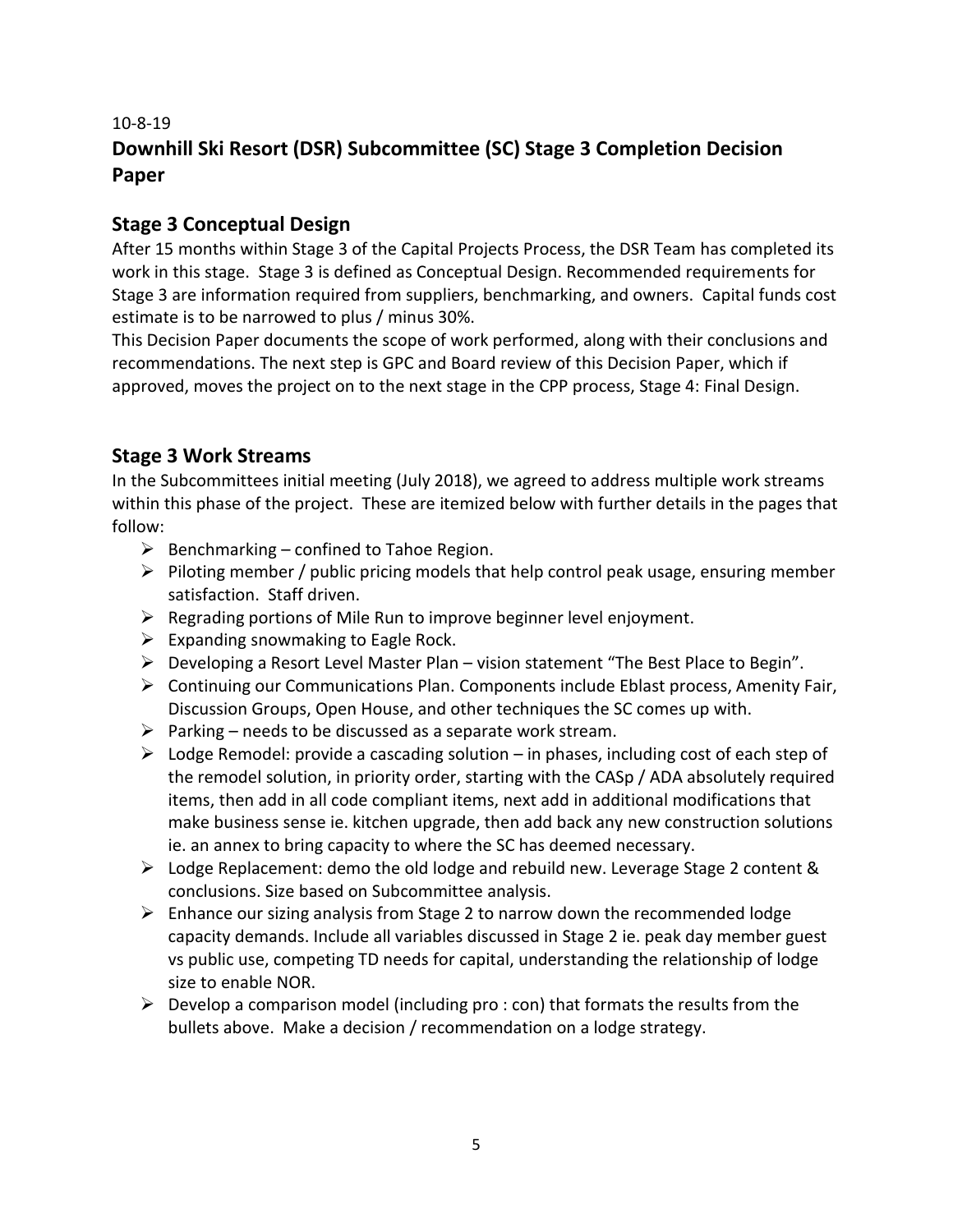## **Work Stream Accomplishments & Results**

### **Benchmarking**

Benchmarking has been completed. Resorts engaged included Mount Rose, Diamond Peak, Rob Kautz, Sugar Bowl former GM, and Donner Ski Ranch. Attached is a write up of our results. The benchmarking exercise focused on six topics, all addressed with each entity: Industry Direction Competition Customer Base Off Season Activities Climate Change Constants Lodge

Summarized conclusions from the exercise are:

Nationally, the ski industry is not growing. Mt. Rose, Sugar Bowl and Diamond Peak Resorts are continuing to invest. Larger resorts are working strategies across resorts, while smaller businesses should define and focus on their niche. Holidays are key to profits, meaning it's important to have a full house during these times. Keying in on day-use customers and utilizing variable pricing during crowded times can offer many benefits. Most do not see big changes in the customer base, with Mt Rose and Diamond Peak identifying their specific customer markets. One consistency was fewer boarders. An interesting recommendation for TD was to add "fun" to our marketing campaign. An example of increased fun was to develop a smaller terrain park which could capture public market and add to owner experience. Weddings seem to be a big draw for off-season business. Opinions about mountain biking was mixed. Lodges have been built by most of our competitors in the past decade. Most cautioned against sizing for "Easter Sunday", though do not build too small. Contractor names were solicited. A few thoughts were shared about sizing strategy. There's not a magic equation here.

Most agree a key component is deciding how much you want to spend. Please refer to the Work Doc attached for a detailed review of our benchmarking results.

#### **Pricing**

Member / public pricing was adjusted for the 2018/2019 season. It was proven that public pricing can be driven up during peak use periods, ie., holidays, optimizing revenue and controlling public user volume. As we discovered during our benchmarking sessions, this is a commonly used practice across many of the ski resorts in the Tahoe region.

#### **Mile Run**

The purpose of this work stream is to ensure an 8% grade for the runs entirety, meeting industry slope standards for beginner ski runs. Mile Run engineering spend was approved by the Board for 2019. Phase 1 conceptual design and review is complete. Preliminary plans for conceptual grading have been approved by TDA Staff. Phase 2 design costs, construction documents, and permitting proposal: Resource Concepts Inc. is preparing a cost proposal for the design, construction document creation, and engineering of Mile Run regrade for TDA review and approval to proceed. This phase 2 design cost proposal will include a geotechnical engineer subcontractor element as the Town of Truckee requires a geotechnical report prepared by a CA certified and licensed subcontractor. Phase 3 construction regrade is currently scheduled for summer 2020.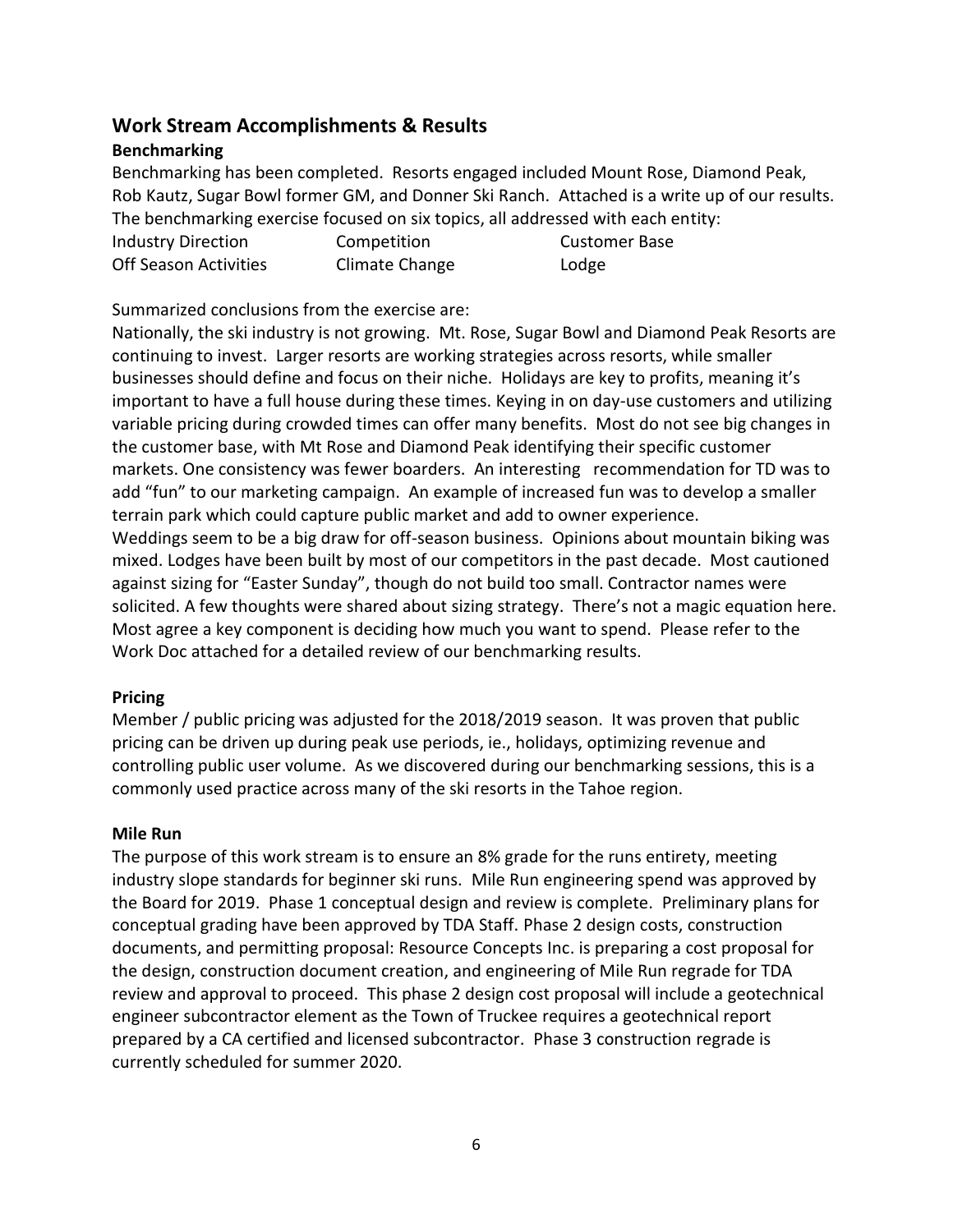#### **Snowmaking**

The DSR SC recommended to the GPC and Board moving forward with snowmaking along Eagle Rock to protect our revenue source, guarantee snow, and ensure our members have a TD skiing experience during weekends and holidays. Snowmaking engineering spend was approved by the Board in 2019. This work has been completed. The SC and GPC await Board approval to move forward with installation. It was the hope of the SC and GPC that the expansion of snowmaking for DSR would be installed this Fall for use at Christmas 2019. Truckee Donner PUD has a couple of actions to complete to enable well access: provide a contract for use; install a water meter; and develop a water meter pricing agreement. As of this writing it appears installation of the expanded snowmaking capability will be planned for 2020.

#### **DSR Master Plan**

An initial draft of a resort-level master plan was completed early in 2019. All SC members provided input. While this Stage 3 deliverable is complete, it's certain the SC will circle back to an update process in Stage 4.

#### **Communication Plan**

Throughout Stage 3, the SC has worked with staff to produce TD News articles and eblast content. Jim Beckmeyer and Michael Sullivan have conducted numerous discussion groups with members, and SC members manned an information table at the Annual Meeting barbecue event to answer questions and engage members. Inbound communications to the SC included results from member surveys that included questions about the Downhill Ski amenity and lodge, as well as feedback from users throughout the ski season, and post-season surveys.

#### **Parking**

Parking was discussed during Stage 3. The SC has determined current parking is adequate for now. Should we move towards a larger size lodge solution, we may return to parking during Stage 4 documenting and prioritizing expansion alternatives, ie., offsite parking with bus service.

#### **Lodge Remodel**

Remodeling the existing lodge was seriously considered during Stage 3. After a detailed walk through of the current lodge, in the SC's opinion, the existing building may be an unsalvageable situation. We concluded sizing would be a major contributing decision factor – meaning that if our sizing analysis drove square footage requirements larger than the current footprint, it made more economic sense to rebuild than remodel plus add an additional building. It was 100% agreed to by the SC and GPC that rebuilding a new lodge was the way to move forward. One member recommended that the board should determine whether to require staff to consider the remodeling alternative prior to making a final decision on project scope. The list below itemizes key points in the rationale:

 $\triangleright$  After thoroughly touring the existing lodge, it's evident that after 47 years, the building is at the end of its life, unfavorably impacting operational demand, member/guest experience and TD Vision.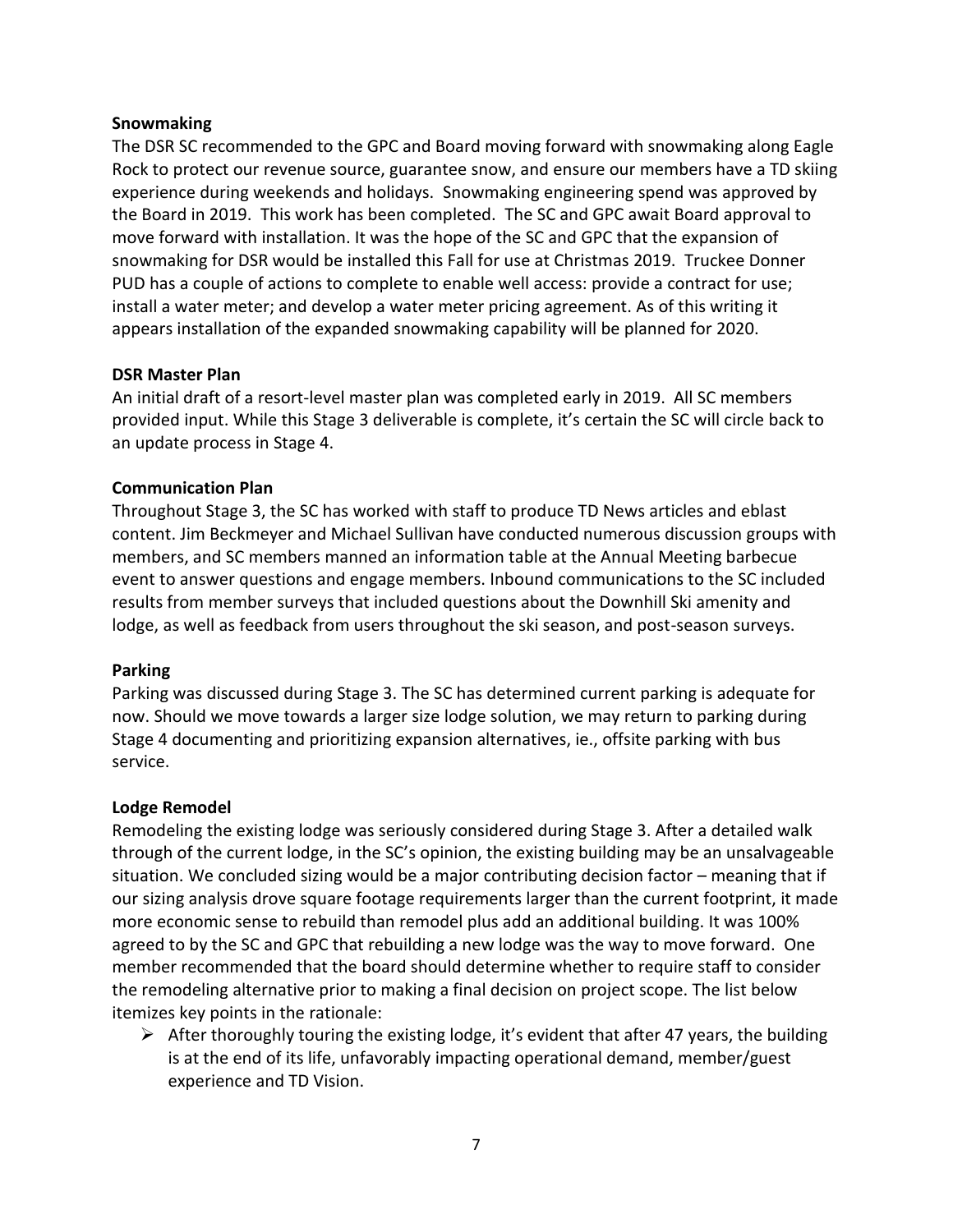- $\triangleright$  Spending significant dollars ( $\sim$ \$150k) on a detailed architectural and engineering bottoms up analysis on what it would take to remodel the lodge would not be a good use of owner's money. (We understand the Board may decide to go through the process of developing a remodel scope of work, and run a competitive bid process to fully vet a remodel solution.)
- $\triangleright$  Required updating of the building for ADA and California Building and Fire Safety Code requirements is expensive.
- $\triangleright$  The buildings layout, flow, and overall size is not adequate for today and future visitor demands.
- $\triangleright$  The roof is poorly designed causing snow to shed on the deck and entrances. This requires extensive snow removal during storm cycles, delays operations and is a danger to TD staff.
- $\triangleright$  Usable space would be significantly reduced through renovation, further exacerbating our space need problems. As it is, the odd floor plan makes it difficult to use the existing space effectively.
- ➢ Spending multi millions of dollars remodeling the existing lodge (~\$3.5M), plus \$3-6M for an expansion / annex, the economics direct us toward a rebuilt lodge. (Only ADA noncompliance can be remedied and would require a costly renovation. The other problems are inherent in the building design and would continue to compromise the functionality of the lodge.)
- $\triangleright$  ECOsign, as well as independent engineer and architectural parties recommended rebuild.
- $\triangleright$  The Finance Committee agreed that the current facility is near the end of its useful life, has multiple ADA issues, and is no longer fit for purpose from both an operational and quality of member and guest experience standpoint.
- $\triangleright$  A new building can be designed to accommodate the events that are now held in the tent at The Lodge, ie., weddings. (Please note we have heard from two local wedding firms the current off-season picture backgrounds at the ski resort are not conducive to attractive photos).
- $\triangleright$  A new lodge can be accomplished without a special assessment.
- $\triangleright$  Ensure and enhance membership enjoyment / satisfaction, and optimize member value for the project. For example, the elevation of the bottom floor requires TD customers (mostly children/beginners) to schlep their equipment up the hill to the lifts.
- $\triangleright$  The existing snowflake footprint creates a very inefficient use of property land space.

## **Lodge Replacement**

While reviewing what it would take to rebuild the lodge, a formal Request for Information (RFi) event was initiated in October of 2018. Several contracting firms were engaged to fill out the RFi: Clark / Sullivan, Rudolph and Sletten, Panatonni Construction / Alston Construction, and Meehleis Modular Building. Due to bandwidth issues within the building industry, we decided to focus our energy on one contractor, Alston Construction. The results were supportive of a building replacement project: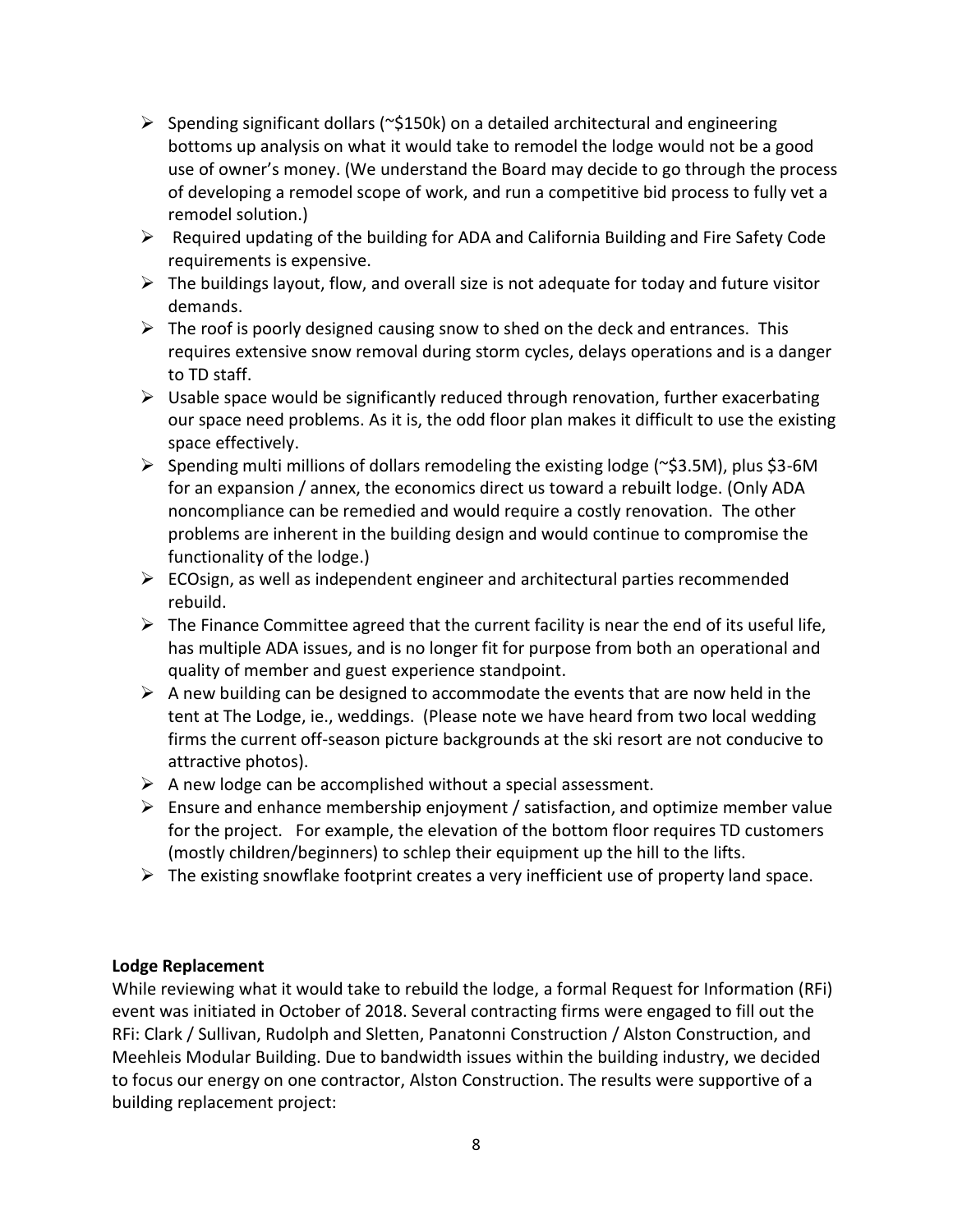- Assuming the weather and other conditions are not adverse, it would be possible to complete the project without impacting the ski season.
- Alston recommended using modular construction methods.
- A design build approach was proposed. Alston provides an end to end solution from architects to engineering, and modular partners.
- A stacked multi-story building is recommended.
- Cost per square foot estimates (\$600 / sq. ft.) are within what the SC has been discussing.
- Alston has a proven resume, completing 3000 projects totaling millions of square feet.

## **Lodge Sizing**

In late 2018, it became apparent to all SC members that sizing was a key factor in the remodel / rebuild decision process. We concluded if a larger size lodge was going to be recommended, remodeling and adding square footage with an annex wouldn't make economic sense versus simply rebuilding the entire footprint. We moved forward with the topic of lodge sizing.

Lodge sizing proved to be a challenging effort. Beginning with the end in mind - the SC has not agreed on a finite size / square footage number. As shared above, a learning from our benchmarking tours as well as our own experience is there's not a perfect answer for sizing a lodge. A significant variable is clearly how much the Board and Association want to spend.

*(For a baseline, our current lodge facility is 15838 sq. ft.)*

The SC decided to analyze sizing using three models: 17k, 21k, and 25k square feet. These three size models didn't mean we are constrained to these specific sizes. It's simply been easier to compare small, medium, and larger sizes for analysis and discussion purposes.

The three lodge model sizes represent improved user experience on peak day skier volume as follows (note that these are not upper limits on the potential number of tickets sold, as demonstrated by higher skier historical skier counts in with the existing facility):

17k sq. ft. 900 skiers

21k sq. ft. 1100 skiers

25k sq. ft. 1300 skiers

An industry standard metric picked up from ECOsign is that each skier represents approximately 19 sq. ft. of lodge space requirement. For example: 900 skiers (x) 19 sq. ft. = 17100 sq. ft.

Historical skier holiday volume is summarized below. We referenced holiday volumes as this is considered peak usage time for ski resorts (validated during our benchmarking analysis) **# Days > 1100 skiers Dec 27th MLK wk end Presidents wk end** '18-'19 Season 6 1 0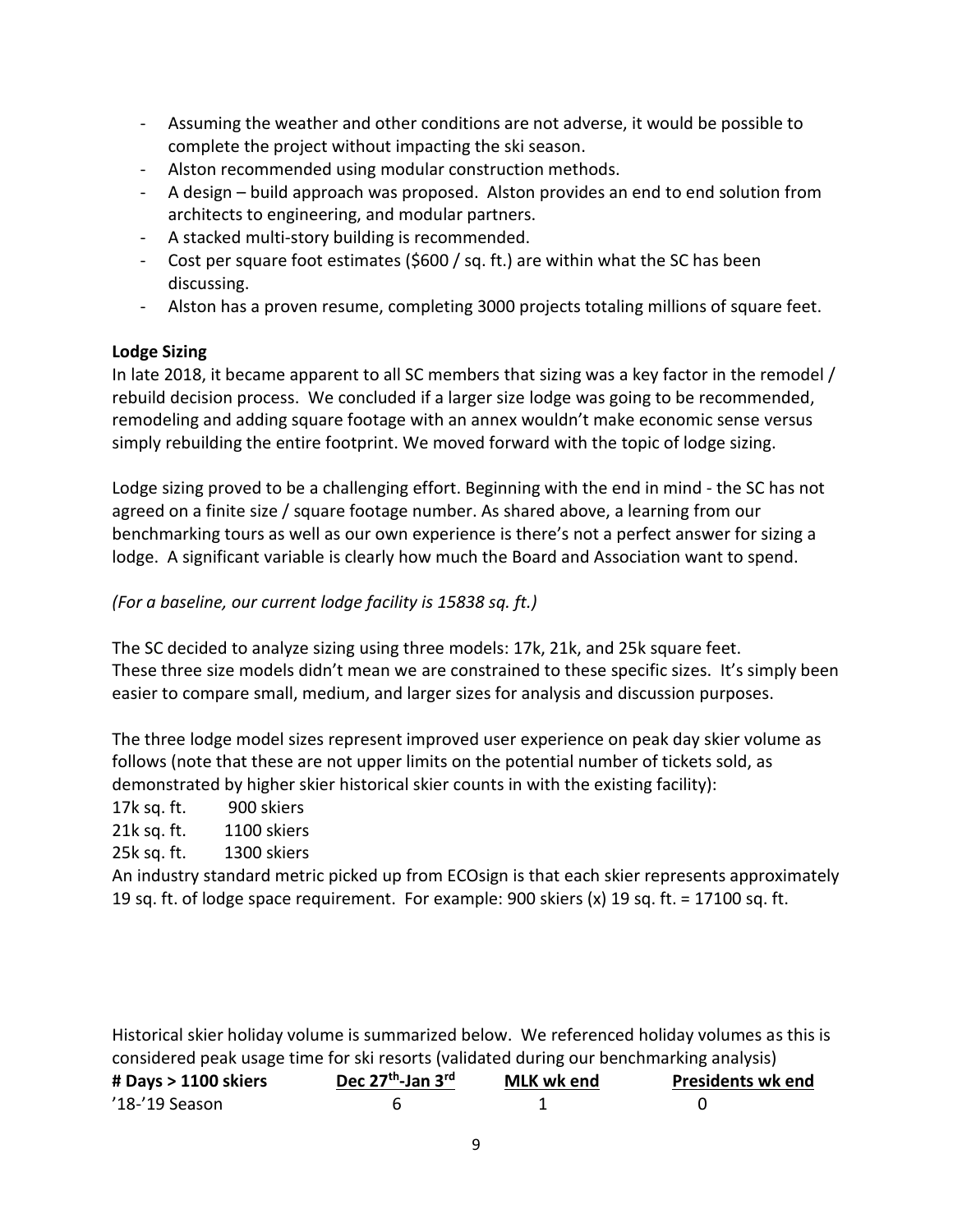| '17-'18 Season                           |   |   | 0 Note 1 |  |  |  |
|------------------------------------------|---|---|----------|--|--|--|
| '16-'17 Season                           | 4 |   | 2 Note 2 |  |  |  |
| '15-'16 Season                           | 6 |   |          |  |  |  |
| Note 1: poor snow conditions until March |   |   |          |  |  |  |
| Note 2: minimal Christmas snow           |   |   |          |  |  |  |
| # Days > 900 skiers                      |   |   |          |  |  |  |
| '18-'19 Season                           |   |   |          |  |  |  |
| '17-'18 Season                           |   | 0 | 0        |  |  |  |
| '16-'17 Season                           | 5 |   |          |  |  |  |
| '15-'16 Season                           |   |   |          |  |  |  |

Please account for our future snowmaking capabilities when you look at the volume numbers above (especially around Christmas). We are essentially doubling snowmaking capacity for next season, which will no doubt drive numbers higher by ensuring snow coverage. Secondly, it is felt by some that our lean snow seasons unfavorably impacted skier volume in recent years. Traditionally the industry sees a come-back in interest that results in increased user volume.

#### **Model Comparison**

The SC has based its lodge sizing analysis work and decision making on four foundational work ups:

- $\triangleright$  Operational Model: During the past ski season, several metrics were taken / maintained by staff at the ski resort. Measurements were gathered on items like: number of skiers per day, lift line wait times, and public vs owner use. The primary conclusion reached by the SC was that the lodge is clearly the bottleneck for our ski resort. (A contributing cause is that many of our Lodge users are non-skiers who sit and stay in the Lodge for long periods of time). Lift capacity, hill capacity, and even parking are fairly well aligned. For a more detailed explanation of the data and the SC's discussions, please refer to our attached minutes from January to April '19.
- $\triangleright$  ECOsign's report: Much has been written in minutes (2018) about our consultant's analysis and formal report. Their recommendation for TD is to build a new 25k square foot lodge. Please refer to the link in the supporting documents section for the report.
- $\blacktriangleright$  Lodge Needs Analysis: In May the Staff presented a bottom's up approach to square footage, based on detailed analysis of thirteen functional areas. Please refer to May's minutes attached for a more detailed explanation. We have partnered with Alston Construction for a formal design proposal that aligns with the "needs analysis" work completed by Staff. The conclusion reached by Alston is that a 25k square foot lodge would be appropriate (matching the Staff's bottoms up conclusion). The breakdown of Alston's square footage numbers is:

Front Office 7750 sq. ft.

Food Service 6500 sq. ft.

Back Office 4000 sq. ft.

Circulation 6750 sq. ft.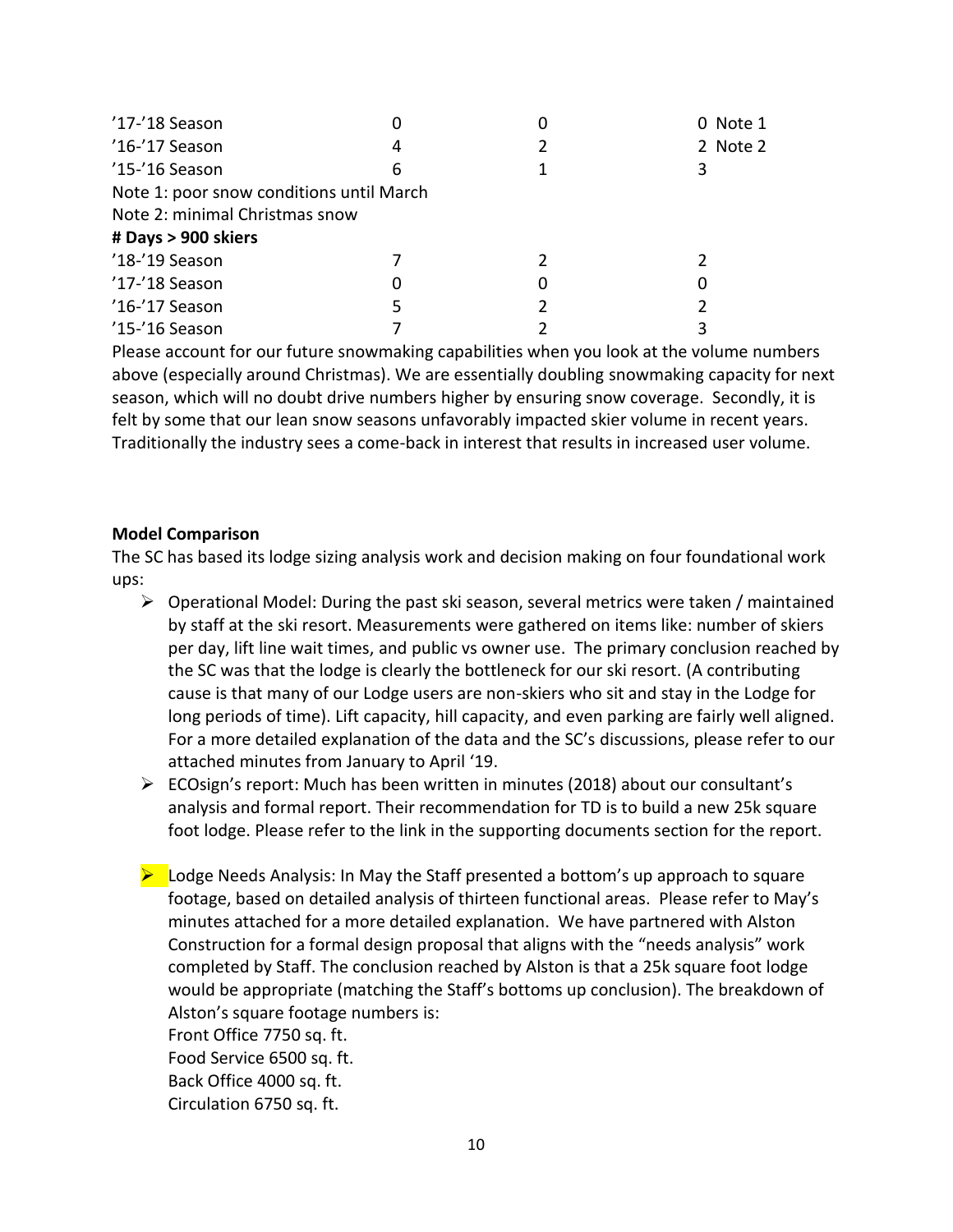$\triangleright$  Financial Model: Since the GPC is not making a specific recommendation on sizing, the GPC motion to move to Stage 4 was to drop the Finance Committee Model from the DSR's DP.

## **Recommendation & Advancing to Stage 4**

Moving forward with the final component (the lodge) of the Subcommittee's work requires Board of Director involvement. It has been recommended to the Board President that we begin the process with an informal Discussion Group with Board members, Jim Beckmeyer DSR Chair, and Michael Sullivan GPC Chair. In parallel, this Decision Paper is being reviewed and approved by the DSR Subcommittee members, then discussed within the GPC for approval. The final step will be Board review and approval so the SC can move forward to Stage 4. In Stage 4, "Final Design", the DSR Subcommittee's focus will be on the lodge. Specific deliverable's associated with Stage 4 are dependent on the Boards approval of our Stage 3 lodge recommendation: Re-build the lodge to a size of 17k-25k square feet. We would begin Stage 4 by documenting a statement of work associated with a new lodge build, aligned with Board direction on sizing. We anticipate a robust sourcing event, including a formal RFp, negotiation, and contracting process. Our benchmarking work provided a sound contractor market base that we will certainly test. Member communication will be rekindled including Discussion Groups, TD News articles, and e-blasts.

## **Supporting Documents (see next pages)**

- ➢ DSR Benchmarking Paper
- ➢ DSR Stage 3 Meeting Minutes December '18 to September '19
- ➢ ECOsign Report Link
- ➢ DSR Member Opinions and Perspectives Section
- $\triangleright$  Glossary of Abbreviations

## **DSR Benchmarking Paper**

Summer 2019 - Jim Beckmeyer and Rob McCray DSR Subcommittee Benchmarking Exercise Phase 3 CPP **Mt Rose – Mike Pierce**

Head of Marketing, 23 years with company. Highest base in Tahoe at 8,260'; 1,500' vertical drop. Family owned enterprise. **Diamond Peak – Mike Bandelin**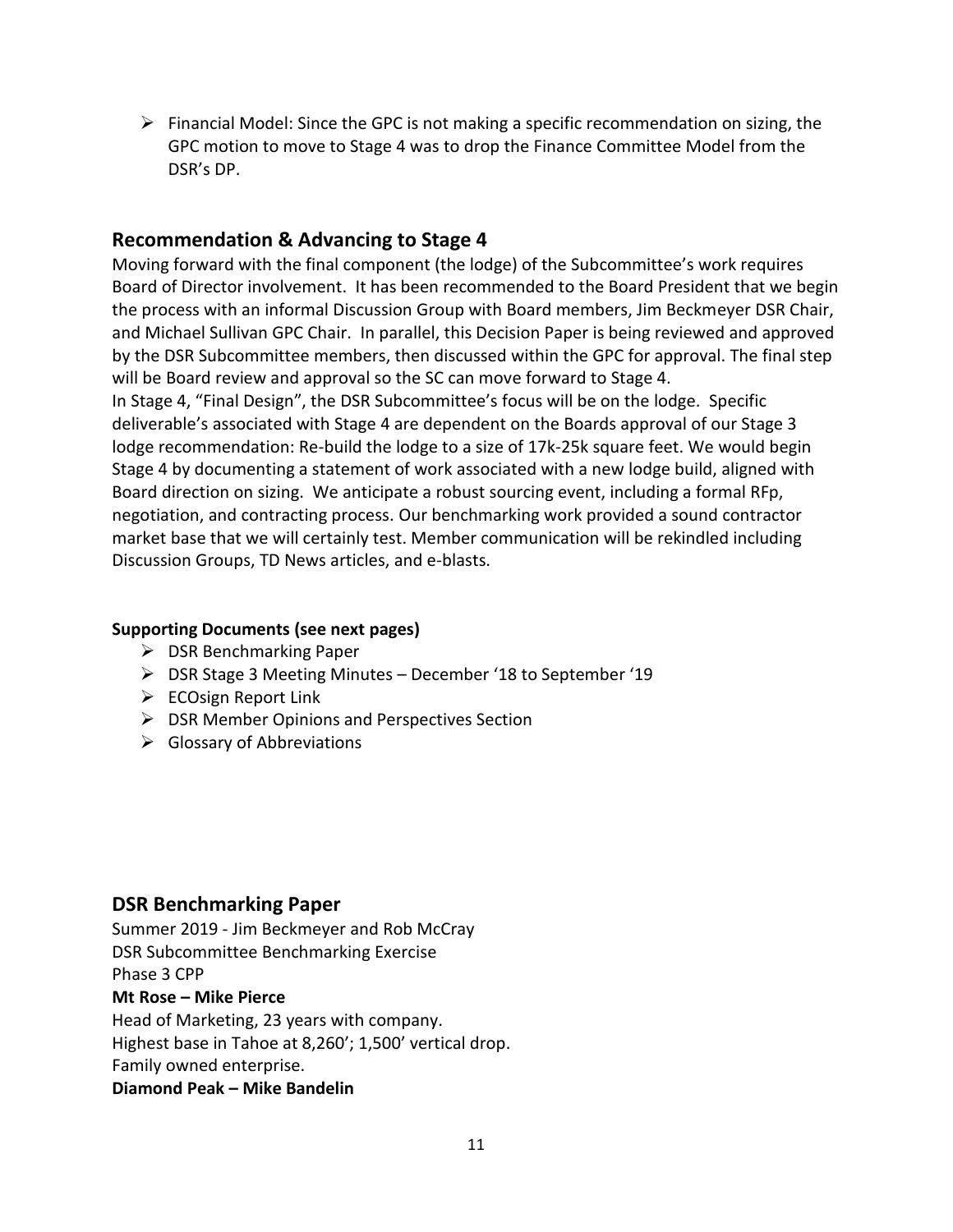General Manager of ski operations, over 30 years. Base 6,700'; 1,840' vertical drop. Owned by Incline Valley General Improvement District. **Sugar Bowl – Rob Kautz - retired**

### **1. Industry Direction**

**What do you see as the future of the ski industry over the medium and long-term future? Mt Rose:** Growing. Positioning / targeting Reno and Carson Valley. Population in Carson Valley and Reno is helping Mt. Rose. They target local customers plus Bay Area visitors who are looking for lower cost lodging in Reno. Key advantage is high altitude, supported by snowmaking.

Christmas and Thanksgiving are keys to biz growth.

Continuing to invest – plan to develop other side of freeway and lodge - 110 acres for green/blue skiing on north side of Mt. Rose Highway.

**Diamond Peak:** Saving money within the community master plan for expansion – considering back side chair to open up more of mountain, plus off- season portion of ski area master plan. Mike Bandelin spends a lot of time on industry direction.

Key for industry is to train new skiers to become core skiers.

Big on NSAA membership / involvement - He believes it is critical to keep up with the market. The only thing that will hurt future skier participation is pricing out the ski base and not taking care of new skiers.

**Sugar Bowl:** Industry consolidation is a major play and an industry challenge. Spend leverage is a key strategy ie., season passes across multiple locations.

Smaller resorts can survive but must have a strategy – define their niche.

TD's niche should be family, best place to begin, ease of in and out (off 80), and add "fun". Rob encouraged us to add fun features to our mountain – ie., a smaller terrain park with snow and man-made features. Ensure we don't make the park too big as it's expensive to maintain. This will add skier interest to come to TD.

Ensure top of the line customer service.

In general, the ski biz is challenged to remain flat. Baby boomers declining. Visits flat for 20 years. Boarders declining. TD has owner customer base to buffer.

#### **2. Competition**

## **How do you define winning against the competition? What's your strategy? Mt Rose:**

Squaw, Northstar, and Diamond Peak.

Strategy is to build market on low and mid end guests staying in Reno.

Keying in on day use market.

Use pricing to constrain volume and optimize revenue on holidays.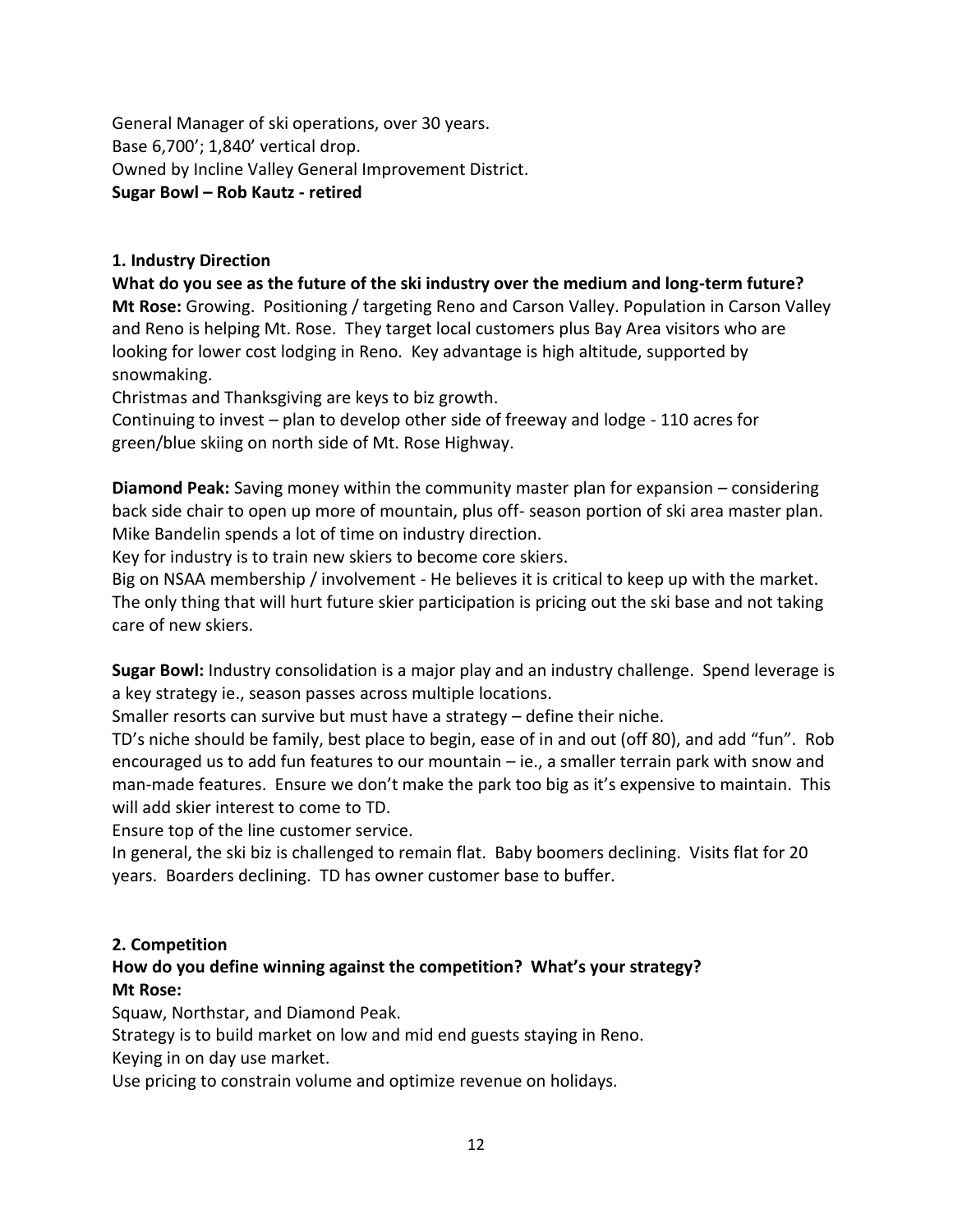Annual passes are competitively priced to attract dual pass customers who want access to early snow.

**Diamond Peak:** "None." We draw 120,000 visits out of the 4,000,000 annual skier visits in the Tahoe region.

**Sugar Bowl:** Use variable pricing to drive up revenue; and decrease public volume when overcrowding occurs.

Competition is continuing to invest ie., snow making, Squaw : Alpine new gondola…..

## **3. Customer base – future changes**

## **Has the skier / boarder demographic changed in recent years and how do you see it changing further in the future?**

**Mt Rose:** Strategy is to keep members happy while controlling public numbers – use public volume to drive revenue up. Sugar Bowl working this model as well. One concern is family members / non skiers and lodge capacity. 100% dynamic pricing.

**Diamond Peak:** DP model is very similar to TD. 8000 owner / members plus the public. Skier volume can be 300 Monday thru Thursday, then 4000 on the week end. Avge. 900 per day for the season.

Comfortable capacity for lodge facilities is about 1,800 which is exceeded on holidays and most weekends.

**Sugar Bowl:** TD's niche should be family, best place to begin, ease of in and out (off 80), and add "fun". Rob encourage us to add fun features to our mountain – ie., a smaller terrain park with snow and man-made features. Ensure we don't make too big as it's expensive to maintain. This will add skier interest to come to TD.

## **4. Off season activities**

## **How do you utilize your facilities / assets for off season use? Go forward strategy?**

**Mt Rose:** Only strategy is weddings. Need to make certain facility is flexible on the inside. If you have people staying at your resort, good idea to have some off-season activities. They have "no interest" in lodging (which was converted to day space years ago) or real estate plays.

Already many mountain biking alternatives in the area. Never recover costs / not enough demand for summer activities in their location, other than hosting weddings in the Slide Mt. lodge.

**Diamond Peak:** Big plans. They developed a major master plan for year-round activities in 2014. The Master Plan calls for a phased development approach including kid's camps, hiking, biking, ropes courses, zip lines & tours.

Hard to move forward due to Forrest Service and Tahoe Region Planning permitting processes.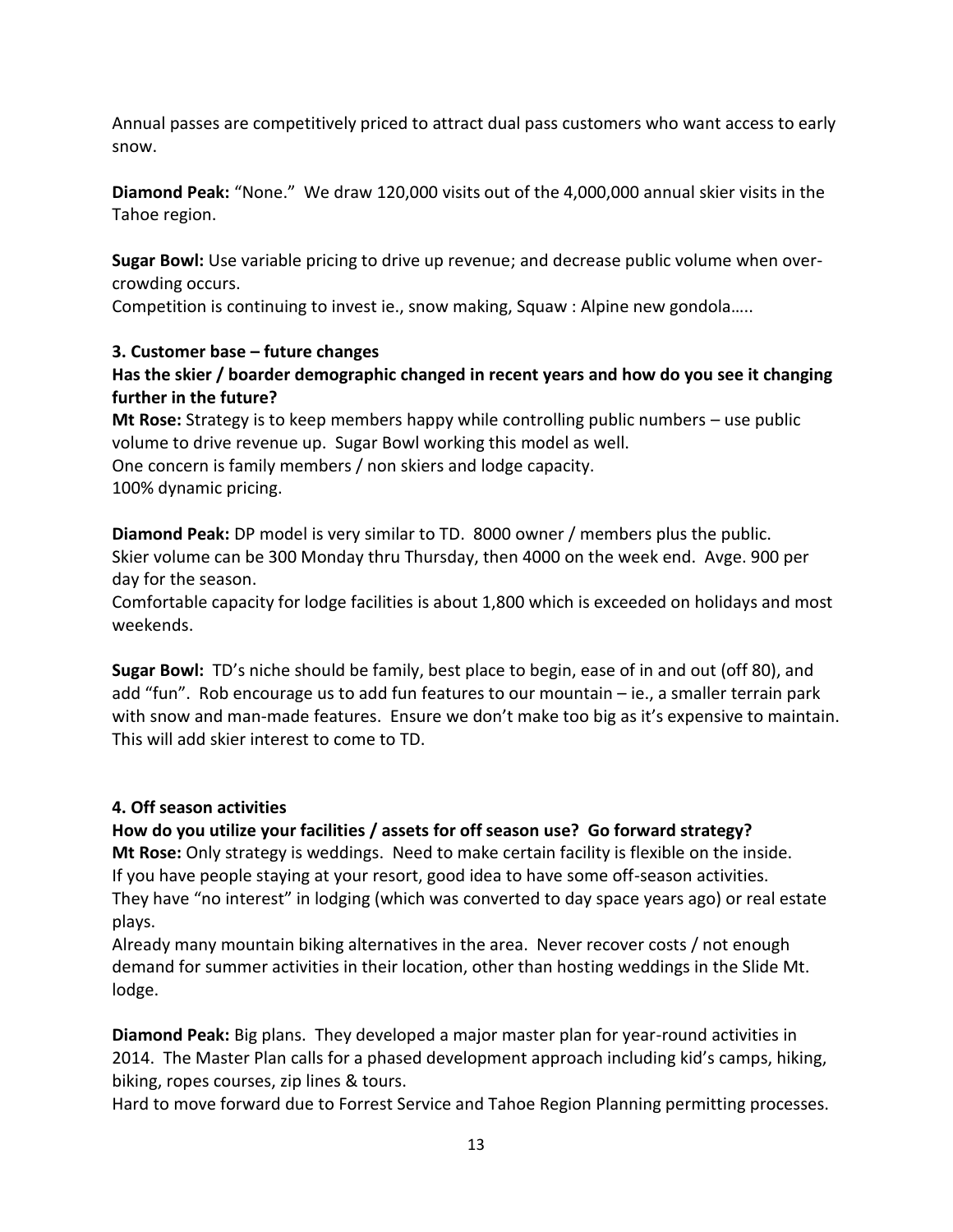Association considering reallocating funds to other amenities due to challenges.

**Sugar Bowl:** Summer activities are paying off at some resorts. TD can consider mountain biking, but, probably cheaper to bus riders to the top.

### **5. View on climate change / environment**

## **Do you have any concerns about the effect of climate change on the future of your operations? How are you addressing them?**

**Mt Rose:** Maximize investment in snow making.

New lodge project will include solar.

Not losing sleep over climate change. It's a long-ways off, and elevation will keep temp cold enough.

**Diamond Peak:** Big on snowmaking. Currently cover 69% of mountain.

**Sugar Bowl:** Climate change is real. 30 Year horizon for cold weather is good.

Invested \$70M?

Absolutely invest in snow making. Must have for Christmas.

### **6. Lodge**

### **Have you built a new lodge in the past? Lessons learned?**

**Mt Rose:** The new Slide Mt. lodge built too small. Was originally planned for 40k users then dropped plans down to 14k users. With marketing success, it now has to be expanded. Essentially doubling.

Sizing process was a blend of architects, contractor, and staff input. Confirmed Alston Construction was contractor. Didn't sound like the sixing approach was too scientific. Didn't want to "build a church sized for Easter Sunday".

Focus is to size for guests who are spending money. Not sure how this helped with sizing determination. As parking could be a constraining factor, no sense in building lodge capacity greater than parking capability.

Plan for wind, snow loading, and building ventilation not being blocked by snow.

Plan for skier traffic and all the gear skiers have – ie., ski team storage for when they come in for food. **Diamond Peak:** Lodge capacity is the choke point for DP – 1800 users. Remodeled in '08 within same footprint.

For new lodge, decided on how much they would spend, then worked sq., footage within the spend. Designers = Collaborative Design Studios.

Key to sourcing = solid statement of work.

Contractor = United Construction

Increase kitchen size, kitchen storage, and seating areas. Prep space is key.

When weather nice always have enough capacity. Prepare for when weather is crummy and have enough space for customer service.

Sizing is dependent on how much the Board is willing to spend. Staff and GM collaborated.

Mike Bandelin would prefer to build as big as you can to maximize holiday periods and have great service levels for users.

DP had to go with 2 buildings because of layout acreage / design space. Prefer 1 building.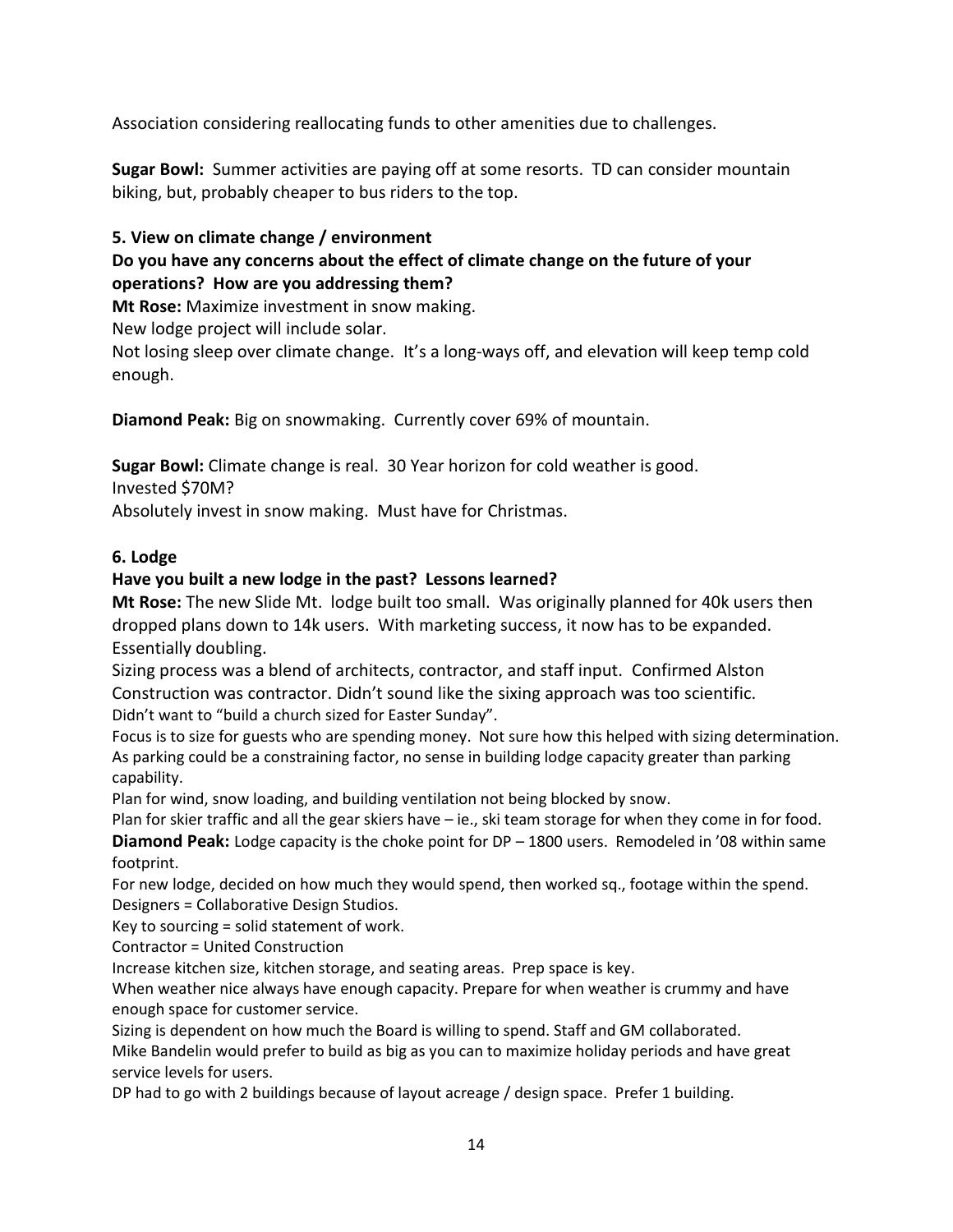**Sugar Bowl:** Don't build the lodge for Easter Sunday. Indoor seating capacity should run about 20% of your hill capacity. Design for 250-300 indoor seats.

Most days you can count on a 50:50 mix of indoor : outdoor seating demand.

Yes, rebuild the lodge. A square stacked design is good.

Sugar Bowl 2012 cost per square foot ran ~\$500 hard costs. Estimated \$600 per square foot all in costs for today.

Make sure food service areas are plentiful.

Design the lodge with weddings in mind.

Minimize ticket windows; sell tickets in rental area & buy on line. Sell tickets in lift lines.

Contractors: SP out of Reno; Genet Gassiot – Judah lodge; Rob to send Jim another contractor name.



# **ECOsign Report Link**

[https://www.tahoedonner.com/wp-content/uploads/2017/03/ECOSIGN-TA-Phase-1-4-2017-](https://www.tahoedonner.com/wp-content/uploads/2017/03/ECOSIGN-TA-Phase-1-4-2017-12-19-REVISED-per-comments-received-low-res.pdf) [12-19-REVISED-per-comments-received-low-res.pdf](https://www.tahoedonner.com/wp-content/uploads/2017/03/ECOSIGN-TA-Phase-1-4-2017-12-19-REVISED-per-comments-received-low-res.pdf)

## **DSR Member Opinions and Perspectives (not majority supported)**

This section represents DSR member incremental input that they feel needs to represented in some manner within the Decision Paper. Some content may be considered minority opinion.

➢ Rob M: Written / presented during Stage 3. **DDF** Updated TD Downhill Risk Facto

➢ Jim B & Rob M: It's worthwhile to review Scenario 4 in the Finance Committees paper. This is a hybrid scenario, not asked for by the SC, using increased user numbers for the